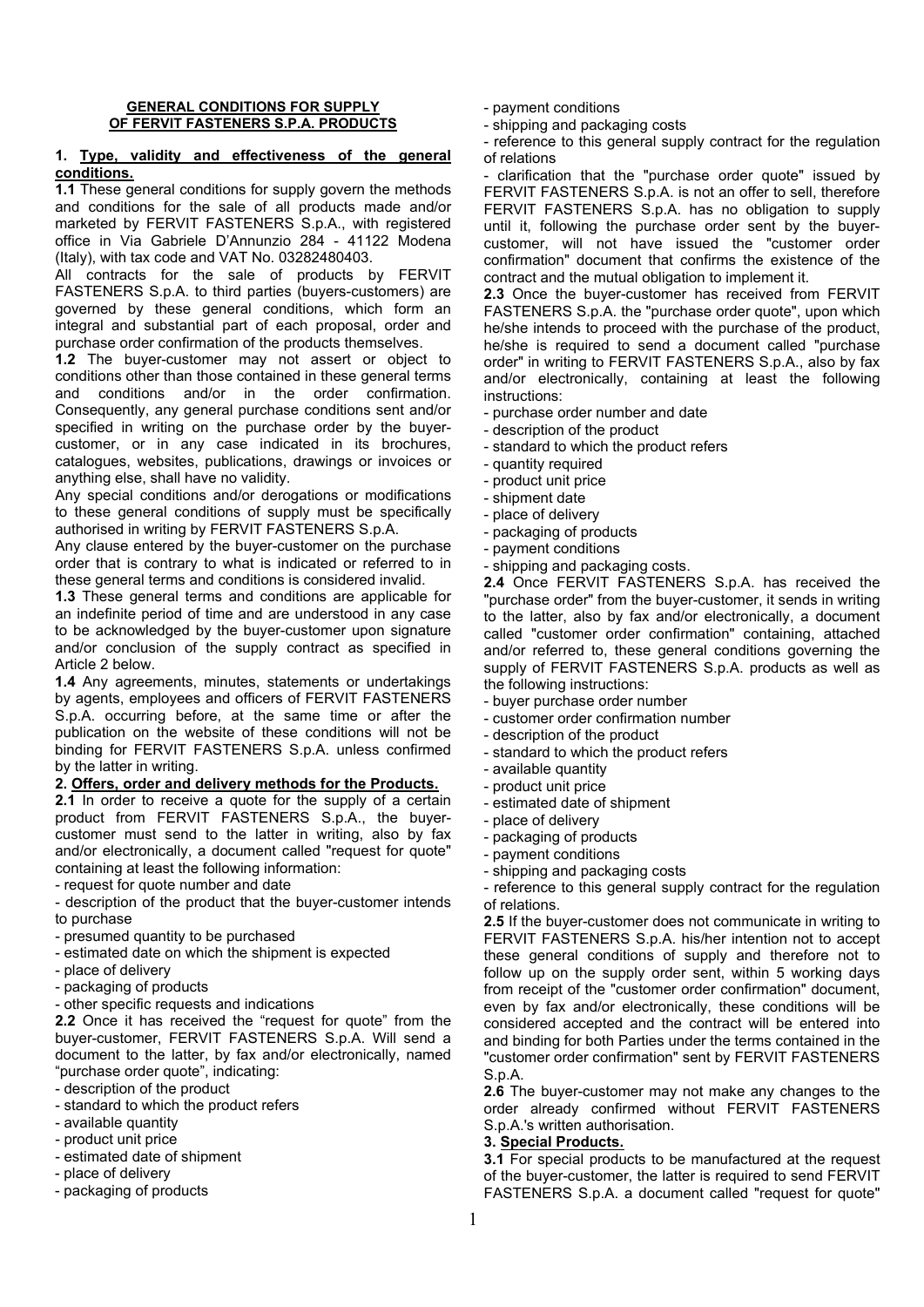with attached drawings, designs and specifications of the product to be manufactured as well as a request for prototypes with all the information necessary for their manufacture.

**3.2** After receiving the "request for quote" and its annexes, FERVIT FASTENERS S.p.A. makes and delivers to the buyer-customer a number of prototypes of the special products commissioned together with a document called a "purchase order quote", indicating:

- description of the product

- drawings, specifications and documentation delivered by the buyer-customer for the creation of the product prototype

- available quantity

- product unit price
- estimated date of shipment
- place of delivery
- packaging of products
- payment conditions
- shipping and packaging costs

- reference to this general supply contract for the regulation of relations

- clarification that the "purchase order quote" issued by FERVIT FASTENERS S.p.A. is not an offer to sell, therefore FERVIT FASTENERS S.p.A. has no obligation to supply until it, following the purchase order sent by the buyercustomer, will not have issued the "customer order confirmation" document that confirms the existence of the contract and the mutual obligation to implement it.

**3.3** After receiving the prototypes of the special products made according to his/her specifications from FERVIT FASTENERS S.p.A., the buyer-customer shall, at his/her own expense, test and verify their conformity to the intended use as well as to the drawings, designs and technical specifications provided by him/her.

It is the sole responsibility of the buyer-customer to verify that the special products manufactured by FERVIT FASTENERS S.p.A. comply with the drawings, technical specifications and intended use.

Upon the outcome of the verifications mentioned above, the buyer-customer issues to FERVIT FASTENERS S.p.A. the authorisation to mass produce the special products as well as a "purchase order", containing at least the following instructions:

- purchase order number and date

- description of the product

- drawings, specifications and documentation delivered for the manufacturing of the product

- quantity required
- product unit price
- shipment date
- place of delivery
- packaging of products
- payment conditions
- shipping and packaging costs.

If, after having asked FERVIT FASTENERS S.p.A. for samples for the mass production of special products, the buyer-customer decides not to proceed with the testing and purchase of the products, he/she will be required to pay FERVIT FASTENERS S.p.A. the expenses incurred for the production of the samples as well as the loss of profit.

**3.4** Once FERVIT FASTENERS S.p.A. has received the "purchase order" from the buyer-customer, it sends in writing to the latter, also by fax and/or electronically, a document called "customer order confirmation" containing, attached and/or referred to, these general conditions governing the supply of FERVIT FASTENERS S.p.A. products as well as the following instructions:

-buyer purchase order number

- customer order confirmation number
- description of the product

- drawings, specifications and documentation delivered for the manufacturing of the product

- available quantity
- product unit price
- estimated date of shipment
- place of delivery
- packaging of products
- payment conditions
- shipping and packaging costs
- reference to this general supply contract for the regulation of relations.

**3.5** If the buyer-customer does not communicate in writing to FERVIT FASTENERS S.p.A. his/her intention not to accept these general conditions of supply and therefore not to follow up on the supply order sent, within 5 working days from receipt of the "customer order confirmation" document, even by fax and/or electronically, these conditions will be considered accepted and the contract will be entered into and binding for both Parties under the terms contained in the "customer order confirmation" sent by FERVIT FASTENERS S.p.A.

**3.6** The buyer-customer may not make any changes to the order already confirmed without FERVIT FASTENERS S.p.A.'s written authorisation.

### **4. Shipment of the Products.**

The delivery of products to the buyer-customer is considered to have occurred with the shipment by FERVIT FASTEN-ERS S.p.A. of products to the buyer-customer. The date of shipment of the products is the date of delivery of the products to the buyer-customer.

The date and method of shipment of the Products are specified in the document "Customer Order Confirmation" sent by FERVIT FASTENERS S.p.A..

Under no circumstances may the products' shipment date be considered binding and essential for the correct execution of the order, and the buyer-customer waives the right to formulate claims for damages and/or request termination of the contract if the products are not shipped on time.

In any case, force majeure, unforeseeable circumstances and all exceptional events that may affect the regular execution of the order, such as difficulties in the procurement of products, delays in delivery by FERVIT FASTENERS S.p.A.'s suppliers, transportation disruptions and manufacturing mishaps, labour disputes, lack of material and energy, measures by state authorities as well as restrictions on imports and exports, will allow FERVIT FASTENERS S.p.A. to extend to an appropriate extent the shipping terms or, if the fulfilment of the order is compromised or made impossible, to wholly or partly withdraw from the contract, without entitling the buyer-customer to any compensation.

In any case, FERVIT FASTENERS S.p.A. has the right to refuse to process the order, even if confirmed, if the buyercustomer has become defaulting also in relation to other supplies or towards other suppliers, or if his/her financial guarantees have become less.

### **5. Guarantees, defects and faults in the products.**

**5.1** FERVIT FASTENERS S.p.A. declares that all the products supplied have been manufactured in compliance with the specifications and technical and functional information contained in the standards governing the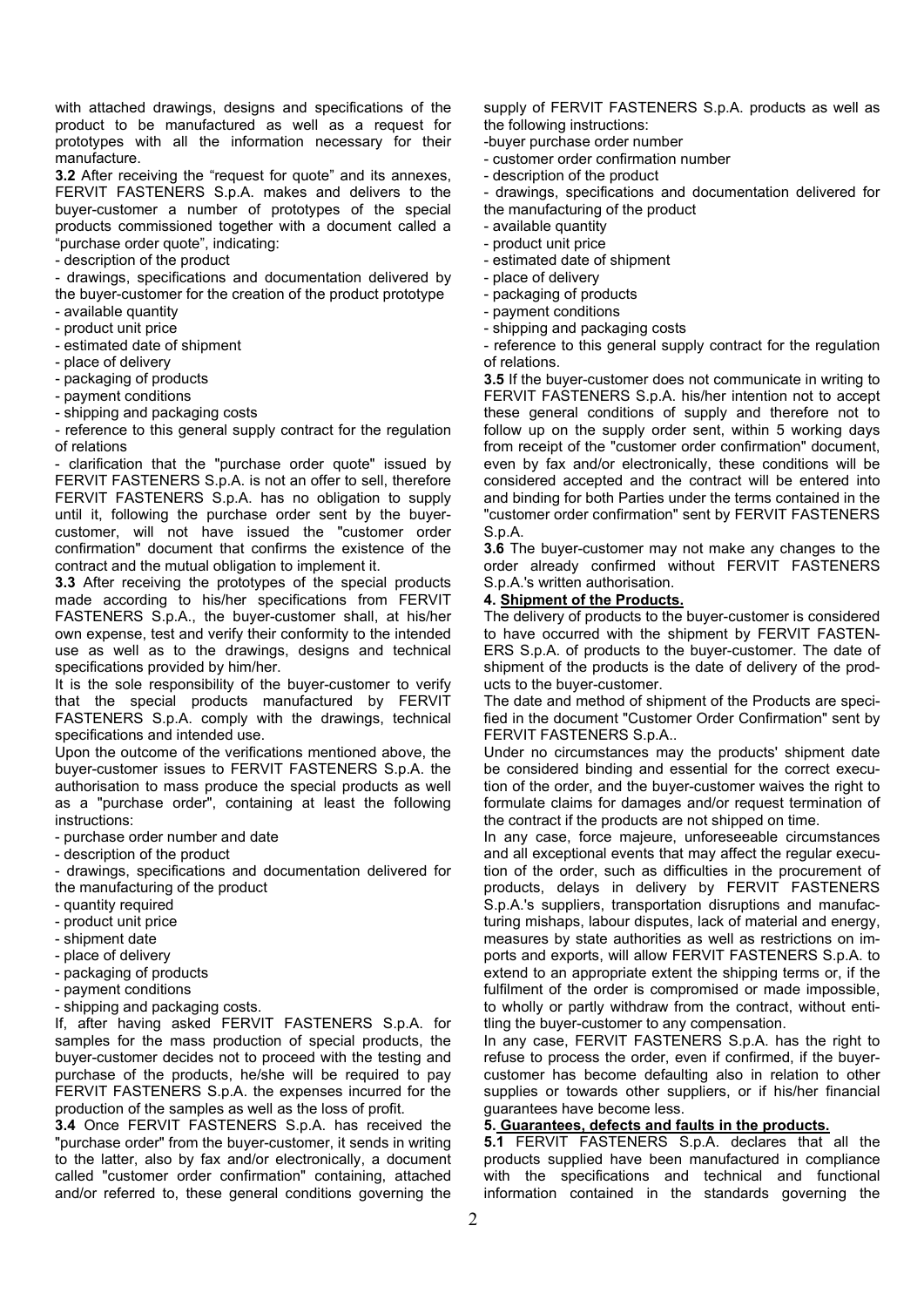individual products indicated by FERVIT FASTENERS in the "customer order confirmation", or, in the case of special products, that they have been manufactured in compliance with the drawings and technical specifications supplied by the buyer-customer.

**5.2** The product catalogues on the FERVIT FASTENERS S.p.A. website, as well as the specifications and technical information contained therein, are not valid and do not bind FERVIT FASTENERS S.p.A. in any way. The only purpose of inserting these catalogues on the FERVIT FASTENERS S.p.A. website is to advertise the products.

**5.3** FERVIT FASTENERS S.p.A. is liable, solely and exclusively, for defects of products that are directly attributable to defects and/or malfunctions due to their noncompliance with the specifications and technical and functional information contained in the rules governing the individual products indicated by FERVIT FASTENERS in the customer order confirmation or, in the case of special products, due to non-compliance with drawings and technical specifications provided by the buyer-customer.

FERVIT FASTENERS S.p.A. does not provide any guarantee as to the functions and uses for which the buyercustomer intends to use the purchased products, nor as to the compliance of the products with the technical and safety standards in force in the buyer-customer's country or in any other country where the buyer-customer decides to sell the products or the various products on which the buyercustomer has installed them, unless such a guarantee has been explicitly agreed upon in writing by the parties.

**5.4** Upon receiving delivery of the goods, the buyercustomer must check the conformity of the product with the order conditions through his or her staff, at his or her expense and under his or her sole responsibility.

Any claim or reservation relating to packaging defects, differences in weight or quantity with respect to the delivery note accompanying the products must be made immediately and in any case no later than 8 days after delivery of the goods.

**5.5** The warranty period for each product sold by FERVIT FASTENERS S.p.A. is twelve months from the date of delivery of the products to the buyer-customer.

The warranty gives the right only to repair the product or to replace it if, at FERVIT FASTENERS S.p.A.'s discretion, FERVIT FASTENERS S.p.A. deems that repair of the product is not possible or not convenient.

The term for notifying FERVIT FASTENERS S.p.A. of the existence of a defect in the products is fixed at 8 days from the delivery of the products, for obvious defects, and, for hidden defects, from the day on which the buyer-customer has become aware or should have become aware of them and in any case never beyond the warranty period or twelve months from delivery of the products.

Within the 5 days following notification of the defect and before sending the product, the buyer-customer must:

- communicate in advance the reasons for the return and agree with FERVIT FASTENERS S.p.A. any costs and / or charges for the management of the return if the defects are not found, or the latter are not covered by warranty or FERVIT FASTENERS S.p.A. is not responsible for the return;
- send the return to FERVIT FASTENERS S.p.A. at his or her expense with an attached report listing the details of the supply document, the reasons for the return, any defects found and all the elements useful to identify the defect.

If the buyer-customer sends the return without prior notice of the reasons and without prior agreement with FERVIT FASTENERS S.p.A. on any costs and / or charges to be incurred, the buyer-customer will forfeit the product warranty and be charged for the costs of handling the return.

**5.6** Any legal or contractual warranty other than that provided for in these general terms and conditions of supply is excluded.

Otherwise, only the buyer-customer will be responsible for any damage, defect and/or malfunction of the Product as well as any damage caused by the same, even to third parties, and will also be required to indemnify FERVIT FASTENERS S.p.A. from any liability.

Furthermore, FERVIT FASTENERS S.p.A. will not be liable for defects in the products, and the warranty provided by these general conditions will not apply, when they are attributable to:

**(a)** Products that have been used incorrectly, modified, damaged, stored in an unsuitable environment or subjected to improper maintenance by the buyer-customer and / or its customers or whose failure is due to assembly and / or products or services not provided by FERVIT FASTENERS S.p.A.;

**(b)** Products used by the buyer-customer for uses not specifically indicated in the specifications and in the technical and functional information contained in the regulations governing the individual products indicated by FERVIT FASTENERS in the customer order confirmation;

**(c)** Products that have undergone repairs by the buyercustomer not previously authorised in writing by FERVIT FASTENERS S.p.A.;

**(d)** any defect occurring due to causes attributable to the buyer-customer or a third party or caused by errors or omissions or design or technical characteristics required by the buyer-customer in the documentation issued to FERVIT FASTENERS S.p.A.;

**(e)** materials supplied by the buyer-customer or by third parties indicated by the latter;

**(f)** design error when such activities are carried out by the buyer-customer or by third parties indicated by the buyer;

**(g)** use of equipment indicated or delivered by the buyercustomer or by third parties indicated by the latter;

**(h)** processing or manipulation carried out without FERVIT FASTENERS S.p.A.'s consent;

**(i)** production errors when the process has been indicated and validated by the buyer-customer;

**(l)** different, impermissible, abnormal, atypical or particular use of the product;

**(m)** defective storage, transport, preservation or handling of the product;

**(n)** normal wear and tear of the product or deterioration thereof due to events attributable to the buyer-customer or third parties;

**(o)** non-compliance with the Supplier's recommendations, directions or suggestions concerning the maintenance, storage or use of the product.

## **6. Testing.**

The buyer-customer is solely responsible for verifying, prior to their use, that the Products purchased from the Supplier comply with and are suitable for the intended use and sector.

The buyer-customer is required to review and analyse, with his or her own experts, the technical data and use of the Products specifically indicated in the legal regulations to which they refer in the purchase documents and specifically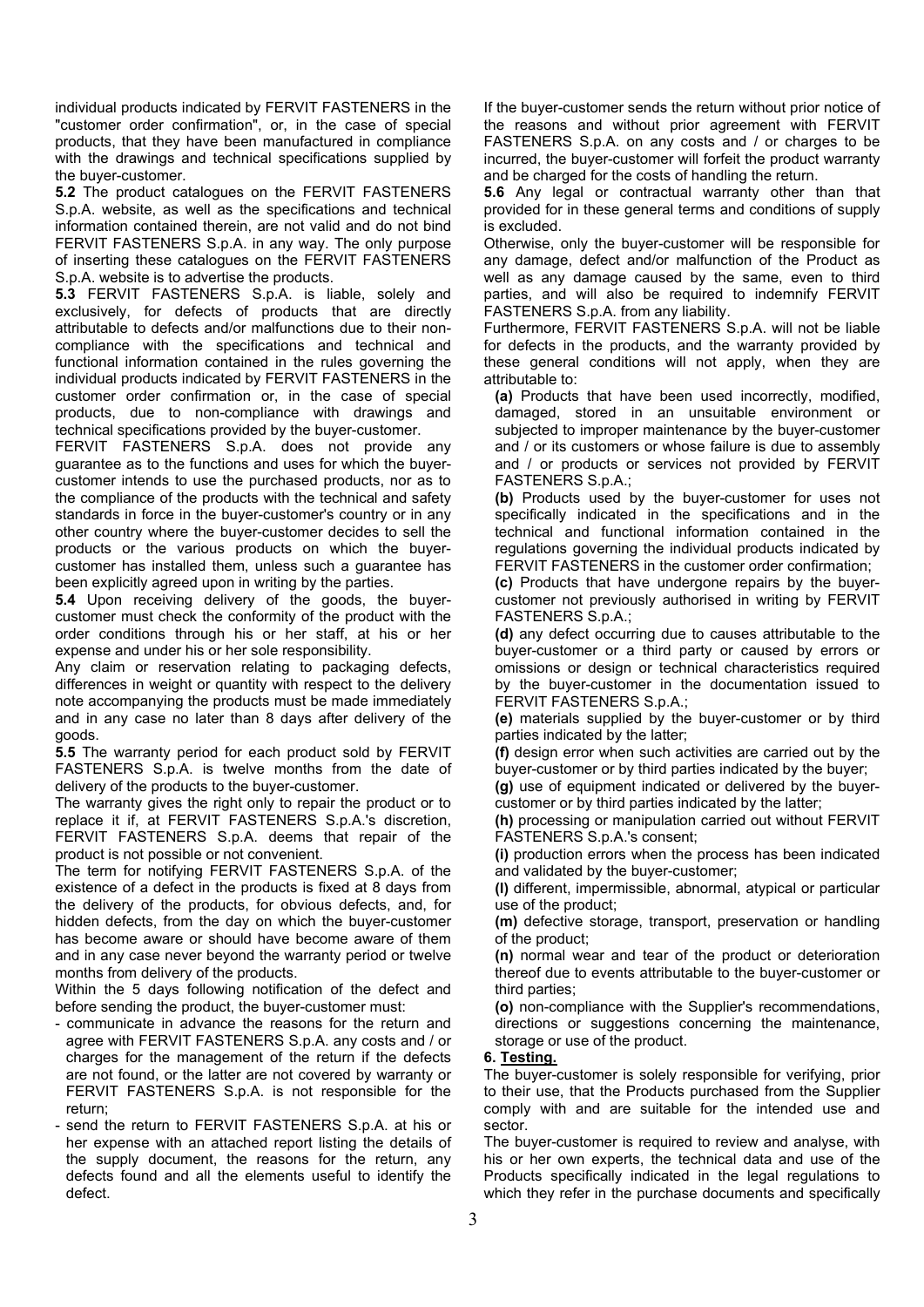in the customer order confirmation sent by FERVIT FASTENERS S.p.A..

The buyer-customer is exclusively responsible for all typeapproval testing of Products as well as for all tests and trials, including hardness and tensile tests.

All costs of the activities mentioned above shall be borne by the buyer-customer and FERVIT FASTENERS S.p.A. shall not be held liable if any defects are found at this stage.

The buyer-customer is bound and obliged to indemnify FERVIT FASTENERS S.p.A. from any liability regarding the non-conformity of the Products with the national and/or international regulations applicable in the countries where the goods are delivered and with the technical and safety standards in force in the sector of use, as well as the use for which the Products are intended.

# **7. Limitation of liability and maximum compensation.**

**7.1** Notwithstanding what is otherwise provided for in these general conditions or otherwise provided by law, practice or otherwise, the amount of the compensation due by FERVIT FASTENERS S.p.A. for any reason, will never exceed the total net amount of the invoice of the single order of the product that caused the damage or to which the damage refers.

The buyer-customer accepts the limitation of liability and maximum compensation provided by these conditions for FERVIT FASTENERS S.p.A. and definitively and irrevocably renounces any claim, right and action for a value higher than the maximum amount provided therein. The buyer-customer also undertakes to indemnify FERVIT FASTENERS S.p.A. against any sum, in excess of the compensation limit provided for herein, which it will be called upon to pay for any reason to anyone..

**7.2** Under no circumstances may the buyer-customer offset claims against FERVIT FASTENERS S.p.A. without written authorisation from the latter.

## **8. Price and payment conditions.**

The date and method of shipment of the Products are specified in the document "Customer Order Confirmation" sent by FERVIT FASTENERS S.p.A..

The prices indicated in the "Customer Order Confirmation" may vary due to increases in the prices charged by suppliers and/or increases in the costs of importing the products and/or raw materials of which they are composed. In such cases FERVIT FASTENERS S.p.A. will update the price of the products according to the percentage change in these costs and communicate the updated price to the buyercustomer who will be required to pay it without any right of withdrawal from the contract.

The prices indicated by FERVIT FASTENERS S.p.A. are intended, unless otherwise specified in writing in the "Customer Order Confirmation", ex-warehouse FERVIT FASTENERS S.p.A. net of taxes, transport, customs and other charges.

After delivery of the products, FERVIT FASTENERS S.p.A. will issue and release to the buyer-customer the relevant invoice containing:

a) The list of products to be supplied;

b) The identification number of the purchase order sent by the buyer-customer and that of the corresponding customer order confirmation sent by FERVIT FASTENERS S.p.A. as well as reference to any notices of price changes occurred in the meantime;

c) The relative transport documents.

The buyer-customer will pay for the products at the price, in the manner and within the time specified in the " Customer

Order Confirmation" document, or in any subsequent communications sent by FERVIT FASTENERS S.p.A. regarding changes in the sale price due to increases in prices, costs and raw materials of the products.

## **9. Judicial body and exclusive jurisdiction.**

**9.1** The Italian courts shall have exclusive jurisdiction to hear disputes relating to the existence, execution, interpretation, validity, non-performance or termination of these general terms and conditions of supply.

**9.2** The parties agree that the Court of Modena (MO-Italy) shall have exclusive jurisdiction to decide on any dispute

arising out of or in connection with these general terms and conditions of supply, including any dispute relating to the existence, execution, interpretation, validity, nonexistence, execution, interpretation, validity, nonperformance or termination thereof.

## **10. Applicable law.**

These general terms and conditions of supply shall be governed by and construed exclusively under Italian law.

The application of the Vienna Convention, as well as that of any other international convention, is excluded, the regulation of these general conditions of supply and all disputes relating to them being exclusively subject to the application of Italian law.

## **11. Processing of personal information**

Pursuant to and for the purposes of Legislative Decree No. 196/2003, FERVIT FASTENERS S.p.A. And the buyercustomer hereby acknowledge that they have mutually informed each other and agree that the personal data collected for the formalisation of the supply contracts governed by these general conditions shall be processed in the Customer/Supplier file for civil and fiscal purposes and for management, statistical, commercial and marketing purposes.

## **12. Final clauses.**

**12.1** The original text of these general terms and conditions of supply is only in Italian and is the only authentic and binding text between the parties.

**12.2** Without prejudice to what is stated in point 12.1 above, the original Italian text of these general conditions may also be translated by FERVIT FASTENERS S.p.A. into other foreign languages for the sole purpose of facilitating the dissemination of the provisions contained in these general conditions among its customers and without this in any way undermining the exclusive validity between the parties of the Italian text.

**12.3** These general conditions abrogate and replace any previous general conditions of supply, both written and verbal, between FERVIT FASTENERS S.p.A. and the buyer-customer.

**12.4** Should one or more of the clauses contained in these general terms and conditions or in the order confirmations be annulled or be declared null and void or ineffective by law, the validity of the remaining clauses shall remain unaffected.

**12.5** Failure to exercise any of the provisions, rights or entitlements provided for herein shall not prevent or prejudice the right to subsequently enforce such provisions, rights or entitlements, or any other provisions, rights or entitlements conferred by these general terms and conditions.

**12.6** All information relating to the other party, to the way in which the activity is carried out, to the products and in general to any information known as a result of or on the occasion of the relationship established, is of a confidential nature and consequently cannot be divulged to third parties